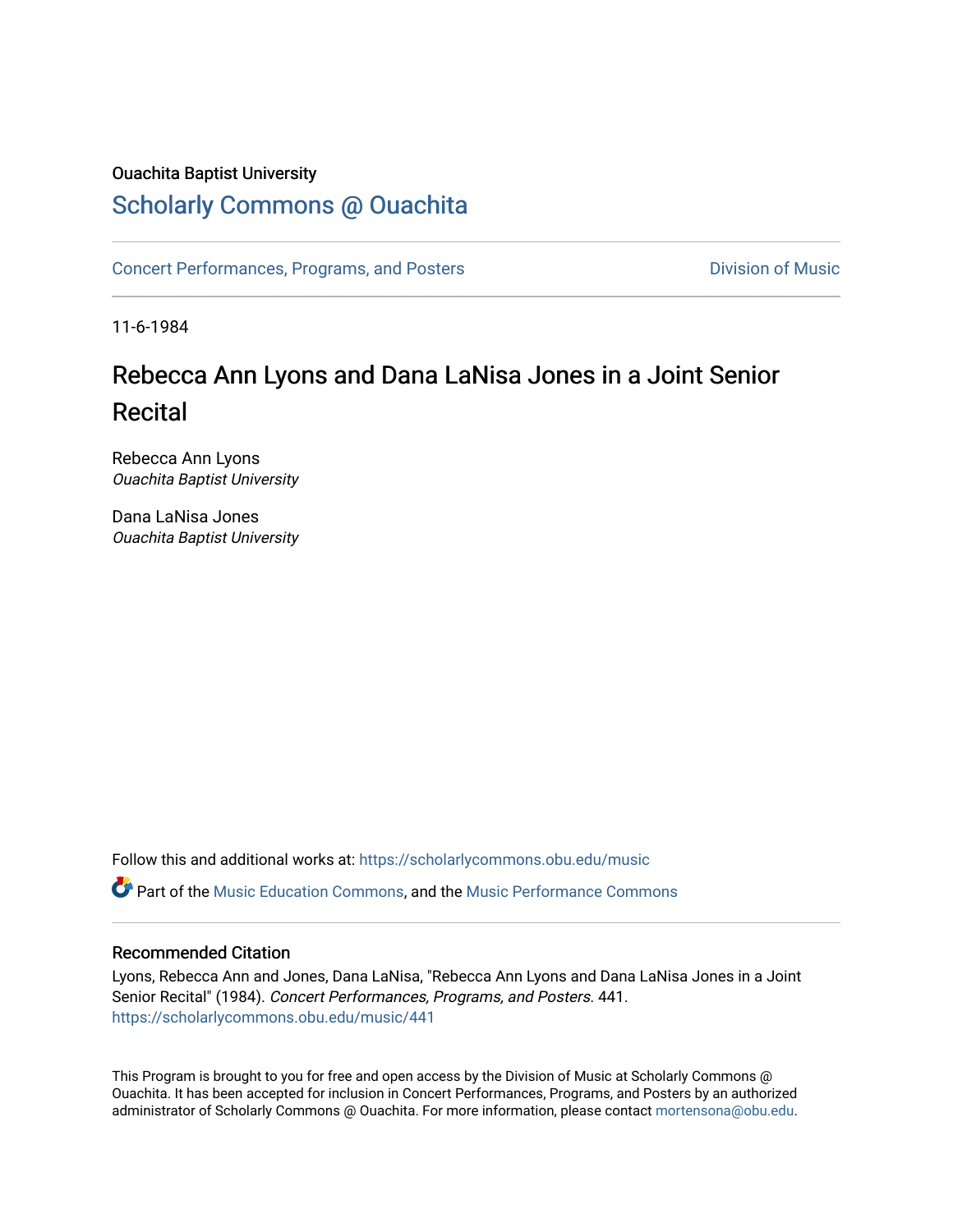# Ouachita Baptist University School of Music

presents

*Jtebecca jqnn l?yons*  lyric-soprano

*:Retha Kilmer*  accompanist

#### and

*Vana l?aNisa Jones*  pianist

m

# Senior Recital

November 6, 1984 - 7:00 p.m. Mabee Fine Arts Center Recital Hall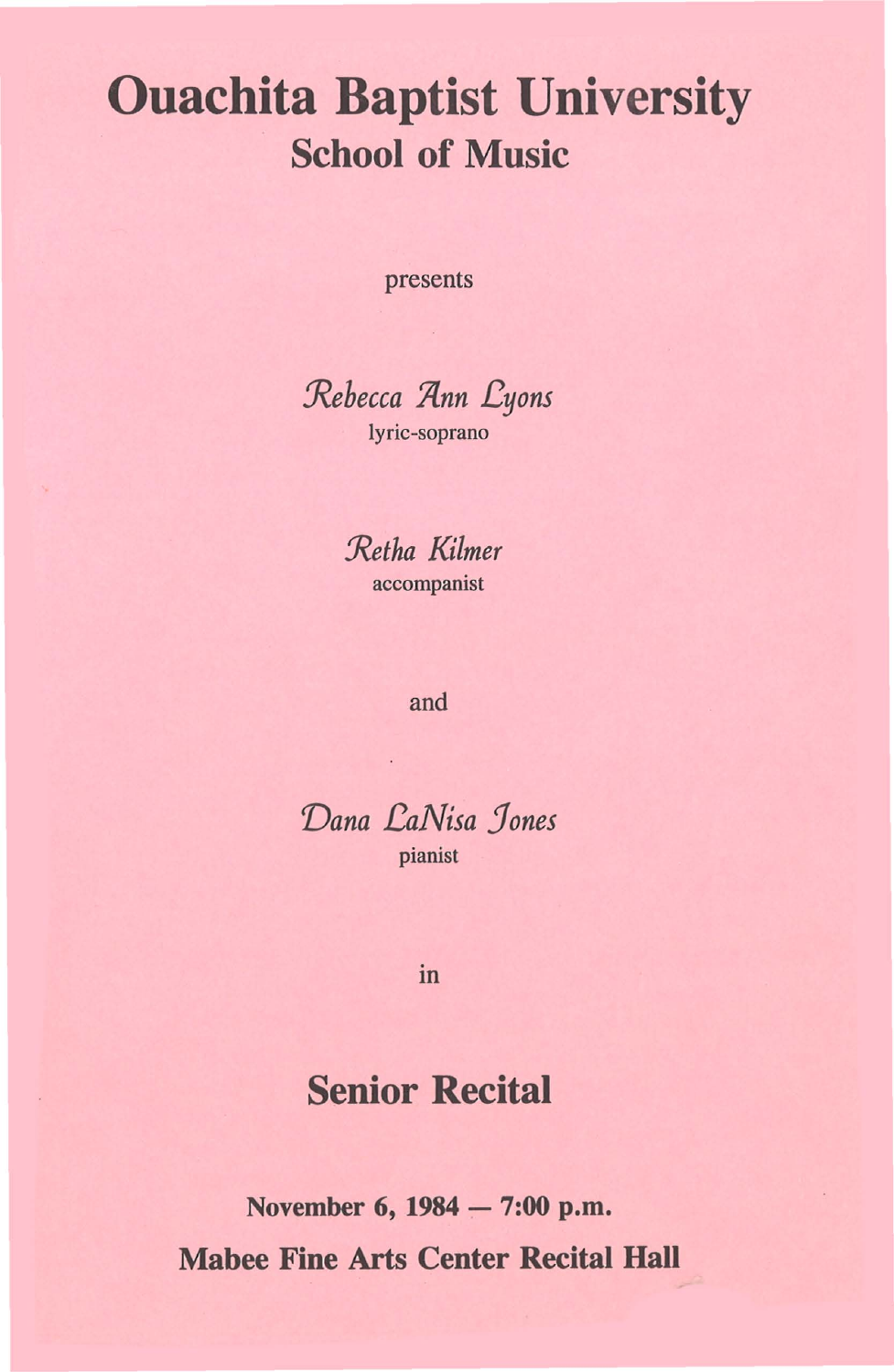I

## Intomo All 'idol Mio

**Messiah** 

Come Unto Him I Know That My Redeemer Liveth *Miss Lyons*  Marc Antinio Cesti (1623-1759)

G. F. Handel (1685-1759)

II

Ludwig van Beethoven ( 1770-1827)

> Franz Liszt (1811-1886)

Annees De Pelerinage II **Il Penseroso** Canzonetta Del Salvator Rosa

*Miss Jones* 

ill

Lile Inconnue

Allerseelem Ruhe, meine seele

**Gianni Schicchi**  0 mio Babbino Caro

*Miss Lyons* 

Hector Berlioz ( 1803-1869)

Richard Strauss ( 1864-1949)

Giacomo Puccini (1858-1924)



#### Andante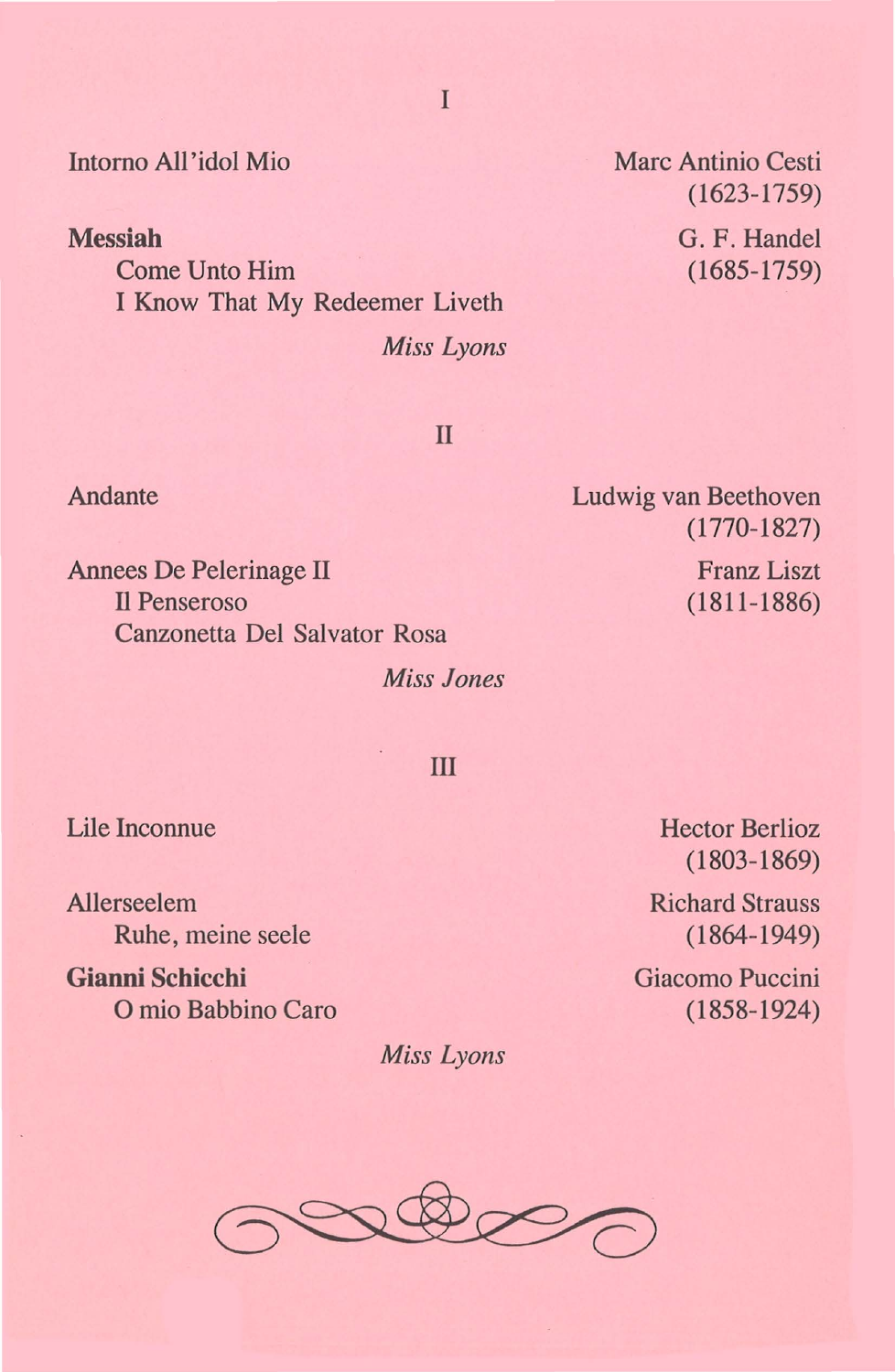Nocturne in E

×,

Toccata

Norman Delio Joio (b. 1913) Aram Khatchaturian (b. 1903)

*Miss Jones* 

v

## **Chinese Mother Goose Rhymes**

- I. Lady Bug
- II. Baby Is Sleeping
- III. What The Old Cow Said
- IV. The Mouse
- V. Of What Use is a Girl?
- VI. Pat a Cake
- VII. The Old Woman

*Miss Lyons* 

#### VI

Concerto No.3, Op 50 Presto

Dmitri Kabalevsky (b. 1904)

*Miss Jones is accompanied by Virginia Queen.* 

Members of Epsilon Delta Chapter of Sigma Alpha Iota will sing the chorale.



IV

Bainbridge Crist (b. 1883)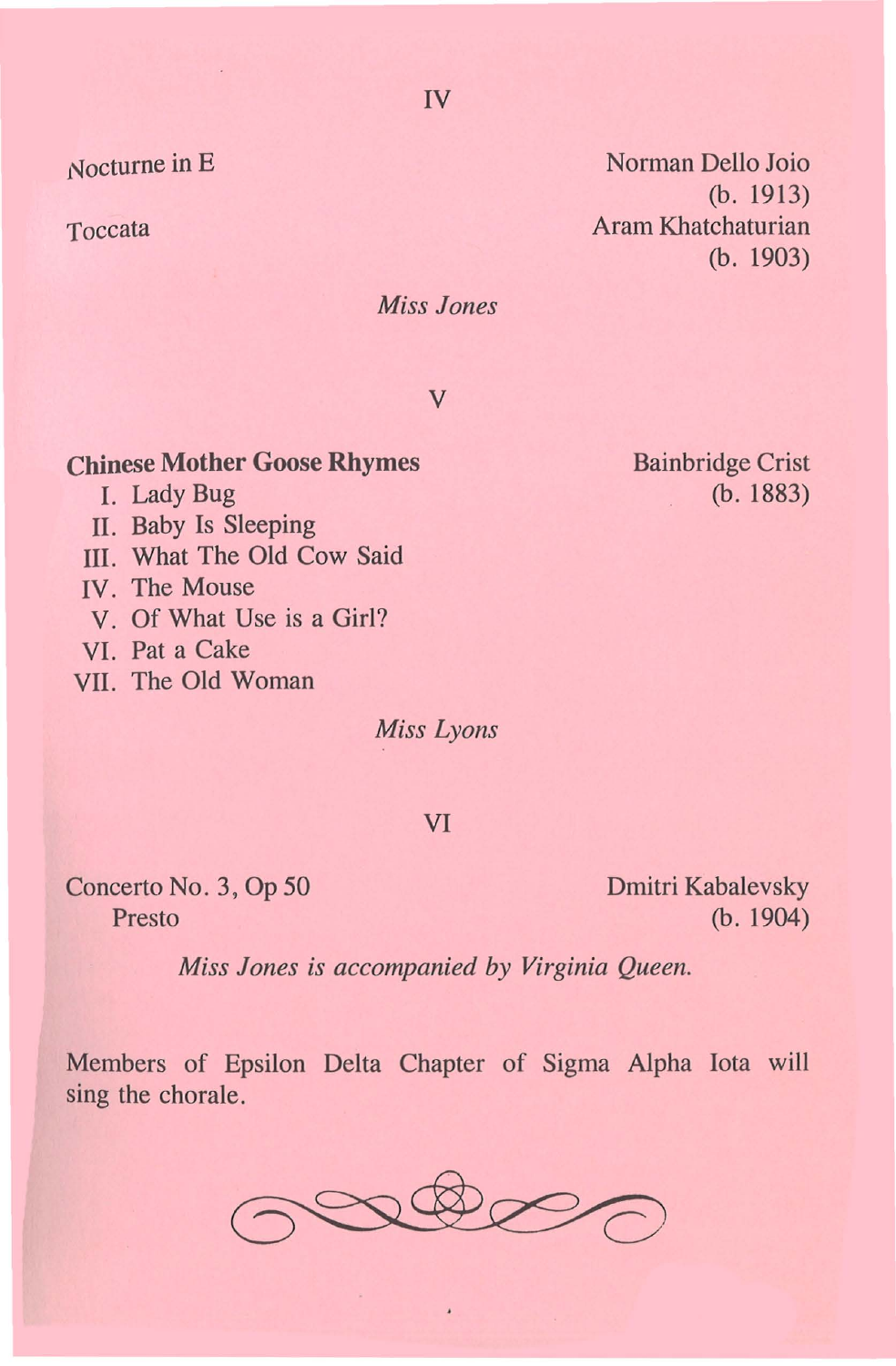## **Intorno All 'Idol Mio**

Around my idol, blow breezes sweet and welcome; And on his dear cheeks, Kiss him for me, kind breezes To my darling, who rests on wings of silence welcome dreams be present and reveal to him my suppressed ardor, spirits of love.

#### **Lile Inconnue**

Tell me  $-$  lovely young thing  $-$ Where do you wish to go? The sail is on the wing, And the breeze begins to blow. Ivory pure is my oar Silk are my flags of war My helm and a golden toy. I've an orange for ballast, Angel feathers for canvas A seraphim for Cabin boy. Is it into the Baltic? Or into the Pacific? To Java's bright perfumes? Or maybe north to Norway To pick sunflowers is your way, Or the Angsoka blooms? Take me please, said the dear one, Where the rivers so clear run, Where forever we love. Of this stream, dear, I'm fearing Very few know the beauty Or the waters. thereof Very few know the bearing, Or the waters thereof. Where do you wish to go? The breeze begins to blow.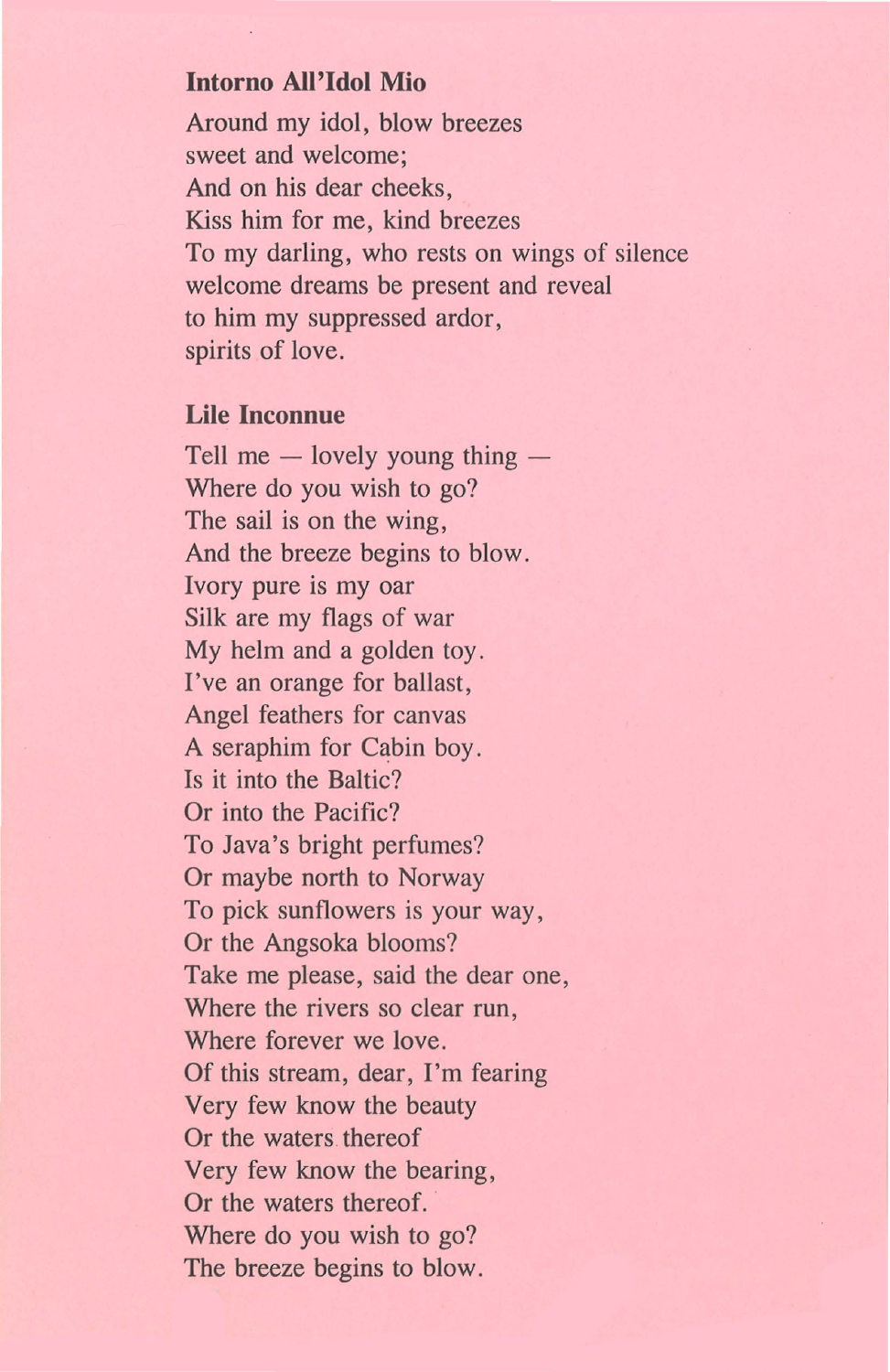#### **Allerseelen**

Place on the table the fragrant mignonettes, Bring here the last of red osters, And let us speak again of love, As long ago in May Give me the hand that I may secretly clasp it, And if it is observed by others, I will not mind Give me one of your sweet glances, As long ago in May. Today each grave is flowering and fragrant, Once a year is All Souls Day, Come to my heart that I again may have you, As long ago in May.

### **Rube, Meine Seele**

Not a breeze is stirring Softly slumbering lies the grove; Through the dark cover of foliage Steal the bright sunbeams, Rest, rest, my soul, Your turmoil has been furious, You have raged and trembled Like the surf when it swells. These times are turbulent They cause distress to heart and mind. Rest, rest my soul, And forget what threatens you!

#### **0 Mio Babbino Caro**

0 my daddy dear, he pleases me, he is handsome. I want to go to the red door to buy the ring! Yes, yes there I wish to go! And if I should love him in vain. I would go on the old bridge To throw myself into the Tuscan River! I pine away and I torment! 0 God, I would like to die! Daddy have pity, pity!